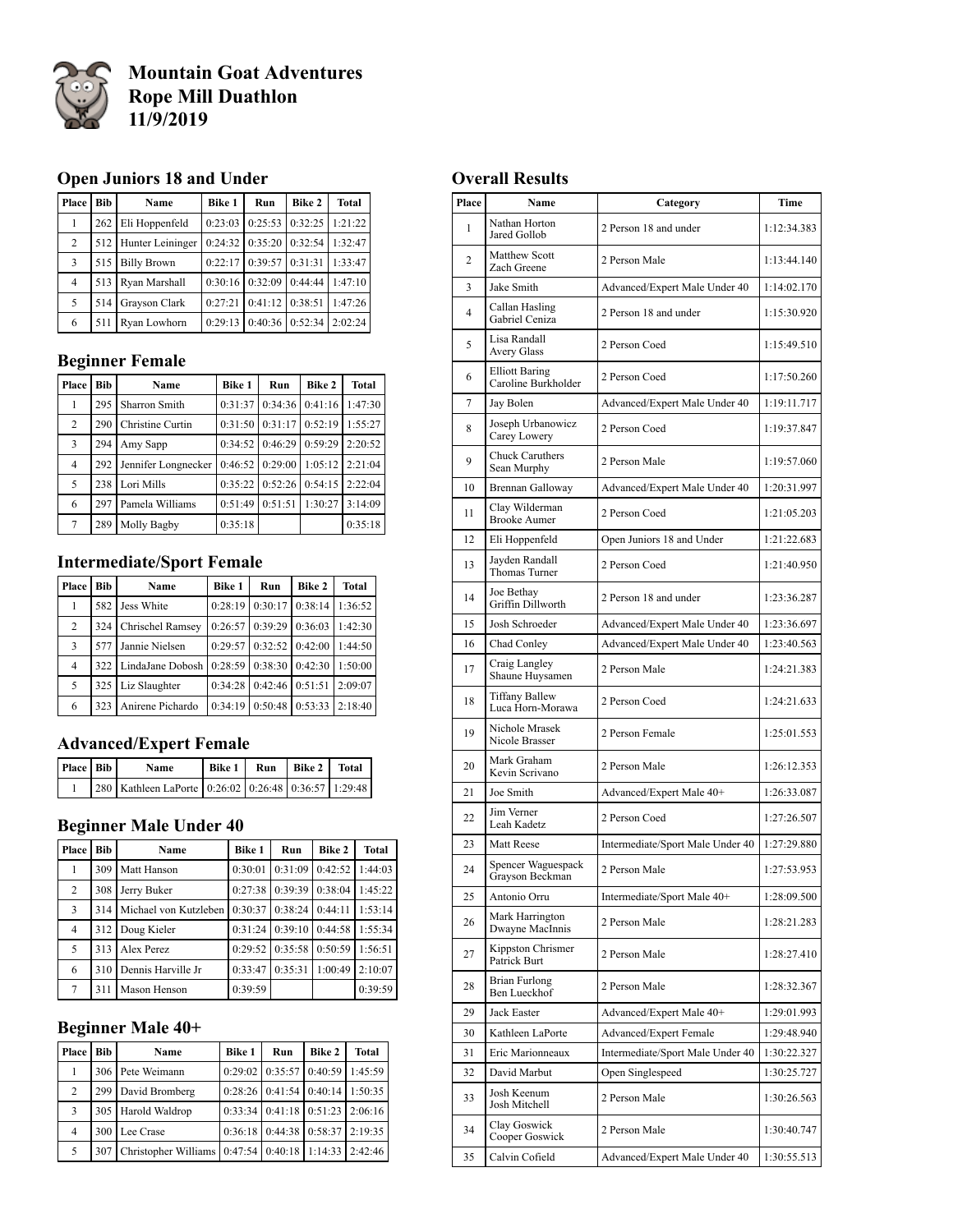## **Intermediate/Sport Male Under 40**

| Place | Bib | Name             | <b>Bike 1</b> | Run     | <b>Bike 2</b> | <b>Total</b> |
|-------|-----|------------------|---------------|---------|---------------|--------------|
| 1     | 343 | Matt Reese       | 0:24:28       | 0:30:33 | 0:32:27       | 1:27:29      |
| 2     | 341 | Eric Marionneaux | 0:26:02       | 0:29:40 | 0:34:39       | 1:30:22      |
| 3     | 339 | Dave Gill        | 0:25:22       | 0:30:47 | 0:35:18       | 1:31:28      |
| 4     | 342 | Noah Mitchell    | 0:27:27       | 0:33:04 | 0:34:40       | 1:35:12      |
| 5     | 340 | Jonathan Lippert | 0:28:34       | 0:30:20 | 0:38:08       | 1:37:04      |
| 6     | 89  | Mark Smith       | 0:27:01       | 0:33:12 | 0:36:54       | 1:37:08      |
| 7     | 338 | Aaron Cahill     | 0:28:29       | 0:31:26 | 0:38:55       | 1:38:50      |
| 8     | 337 | Adam Boswell     | 0:27:11       | 0:38:29 | 0:38:27       | 1:44:08      |
| 9     | 158 | Adan Caixeta     | 0:27:35       | 0:41:14 | 0:36:13       | 1:45:04      |
| 10    | 336 | Kyle Barnes      | 0:29:02       | 0:41:17 | 0:41:18       | 1:51:38      |

### **Intermediate/Sport Male 40+**

| Place | <b>Bib</b> | Name                  | <b>Bike 1</b> | Run     | <b>Bike 2</b> | <b>Total</b> |
|-------|------------|-----------------------|---------------|---------|---------------|--------------|
| 1     | 333        | Antonio Orru          | 0:24:27       | 0:30:01 | 0:33:40       | 1:28:09      |
| 2     | 327        | <b>Bill Dreaper</b>   | 0:25:14       | 0:29:34 | 0:37:10       | 1:31:59      |
| 3     | 302        | Michael Marshall      | 0:27:22       | 0:28:37 | 0:37:47       | 1:33:48      |
| 4     | 335        | <b>Travis Vickers</b> | 0:26:23       | 0:31:56 | 0:35:35       | 1:33:55      |
| 5     | 583        | Jock White            | 0:26:25       | 0:32:59 | 0:34:56       | 1:34:21      |
| 6     | 579        | Pierre-Marie Rallu    | 0:26:59       | 0:32:54 | 0:35:31       | 1:35:24      |
| 7     | 332        | John Muse             | 0:24:30       | 0:39:29 | 0:33:36       | 1:37:36      |
| 8     | 334        | <b>Tyler Story</b>    | 0:28:03       | 0:34:06 | 0:38:58       | 1:41:08      |
| 9     | 326        | Kirk Billings         | 0:27:42       | 0:37:33 | 0:39:21       | 1:44:37      |
| 10    | 581        | Mike Champney         | 0:32:35       | 0:36:07 | 0:40:27       | 1:49:11      |
| 11    | 10         | Jerry Carroll         | 0:32:38       | 0:35:15 | 0:42:19       | 1:50:13      |
| 12    | 331        | John Montoya          | 0:29:03       | 0:40:20 | 0:45:36       | 1:55:00      |
| 13    | 330        | Jim Monroe            | 0:27:25       | 1:07:45 |               | 1:35:10      |
| 14    | 329        | David Haley           | 0:32:30       | 1:33:31 |               | 2:06:01      |

## **Advanced/Expert Male Under 40**

| Place | <b>Bib</b> | Name             | <b>Bike 1</b> | Run     | Bike 2  | <b>Total</b> |
|-------|------------|------------------|---------------|---------|---------|--------------|
| 1     | 288        | Jake Smith       | 0:20:39       | 0:26:51 | 0:26:32 | 1:14:02      |
| 2     | 283        | Jay Bolen        | 0:22:32       | 0:26:15 | 0:30:23 | 1:19:11      |
| 3     | 286        | Brennan Galloway | 0:23:46       | 0:24:08 | 0:32:36 | 1:20:31      |
| 4     | 287        | Josh Schroeder   | 0:24:06       | 0:26:18 | 0:33:11 | 1:23:36      |
| 5     | 580        | Chad Conley      | 0:23:47       | 0:28:53 | 0:30:59 | 1:23:40      |
| 6     | 284        | Calvin Cofield   | 0:25:27       | 0:27:59 | 0:37:28 | 1:30:55      |
| 7     | 285        | Kyle Crane       | 0:26:43       | 0:28:27 | 0:36:57 | 1:32:08      |

### **Advanced/Expert Male 40+**

| Place Bib      | Name                                              | <b>Bike 1</b> | Run | Bike 2                                | Total |
|----------------|---------------------------------------------------|---------------|-----|---------------------------------------|-------|
|                | 282 Joe Smith                                     |               |     | $0:25:04$ $0:29:02$ $0:32:26$ 1:26:33 |       |
| $\mathfrak{D}$ | 328 Jack Easter                                   |               |     | $0:25:13$ $0:29:54$ $0:33:53$ 1:29:01 |       |
| 3              | 150 Ladd Dunwoody 0:25:30 0:34:01 0:35:21 1:34:53 |               |     |                                       |       |

| Place | Name                                                   | Category                         | Time        |
|-------|--------------------------------------------------------|----------------------------------|-------------|
| 36    | Patrick Markarian<br>Jessie Preslar                    | 2 Person Coed                    | 1:30:55.580 |
| 37    | Chris Constantin<br>Amy Crosse                         | 2 Person Coed                    | 1:31:05.177 |
| 38    | Dan Kaufman<br>Logan Kaufman                           | 2 Person Adult/Child             | 1:31:13.687 |
| 39    | Chris McCrory                                          | Male $50+$                       | 1:31:28.040 |
| 40    | Dave Gill                                              | Intermediate/Sport Male Under 40 | 1:31:28.090 |
| 41    | John Sloan<br>Caroline Sloan                           | 2 Person Coed                    | 1:31:49.183 |
| 42    | <b>Bill Dreaper</b>                                    | Intermediate/Sport Male 40+      | 1:31:59.717 |
| 43    | Kyle Crane                                             | Advanced/Expert Male Under 40    | 1:32:08.860 |
| 44    | Hunter Leininger                                       | Open Juniors 18 and Under        | 1:32:47.480 |
| 45    | <b>Bruce Simon</b><br>Rob Dooley                       | 2 Person Male                    | 1:33:34.910 |
| 46    | <b>Billy Brown</b>                                     | Open Juniors 18 and Under        | 1:33:47.090 |
| 47    | Michael Marshall                                       | Intermediate/Sport Male 40+      | 1:33:48.457 |
| 48    | <b>Travis Vickers</b>                                  | Intermediate/Sport Male 40+      | 1:33:55.083 |
| 49    | Jock White                                             | Intermediate/Sport Male 40+      | 1:34:21.670 |
| 50    | Ladd Dunwoody                                          | Advanced/Expert Male 40+         | 1:34:53.703 |
| 51    | Noah Mitchell                                          | Intermediate/Sport Male Under 40 | 1:35:12.117 |
| 52    | Justin Wolfe<br>Austin Ferguson                        | 2 Person Male                    | 1:35:12.210 |
| 53    | <b>Akwetee Watkins</b><br>Dara Watkins                 | 2 Person Adult/Child             | 1:35:23.093 |
| 54    | Pierre-Marie Rallu                                     | Intermediate/Sport Male 40+      | 1:35:24.597 |
| 55    | Douglas Bailey<br>Eric Stoehr<br>Ben Sundling          | 3 Person "First Timer"           | 1:35:28.987 |
| 56    | <b>Brett Hatch</b>                                     | Clydesdale                       | 1:35:50.533 |
| 57    | Elizabeth Turner<br>Joshua Patterson                   | 2 Person Coed                    | 1:36:10.560 |
| 58    | Warren Reid<br>Jennifer Wang                           | 2 Person Coed                    | 1:36:13.550 |
| 59    | Jess White                                             | Intermediate/Sport Female        | 1:36:52.213 |
| 60    | Kalea Mills<br>Kyleigh Faust                           | 2 Person Female                  | 1:36:52.490 |
| 61    | Jonathan Lippert                                       | Intermediate/Sport Male Under 40 | 1:37:04.503 |
| 62    | Mark Smith                                             | Intermediate/Sport Male Under 40 | 1:37:08.123 |
| 63    | John Muse                                              | Intermediate/Sport Male 40+      | 1:37:36.263 |
| 64    | <b>Terence Nottage</b>                                 | Male $50+$                       | 1:37:36.950 |
| 65    | Dale Davenport<br><b>Heather Hays</b>                  | 2 Person Coed                    | 1:37:54.573 |
| 66    | Aaron Cahill                                           | Intermediate/Sport Male Under 40 | 1:38:50.890 |
| 67    | Samuel Woodall<br>Larry Dietrich                       | 2 Person 18 and under            | 1:38:56.720 |
| 68    | <b>Steve Rechsteiner</b>                               | Male $50+$                       | 1:39:01.790 |
| 69    | Harold Sotillo<br>Lynn Kirkland                        | 2 Person Coed                    | 1:39:13.830 |
| 70    | Scott Beardsell                                        | Male 50+                         | 1:39:18.343 |
| 71    | Josh Bowden                                            | Open Singlespeed                 | 1:39:39.517 |
| 72    | Amber Williams<br>Austin Mason                         | 2 Person Coed                    | 1:39:52.243 |
| 73    | Shannon Donovan                                        | Male $50+$                       | 1:39:57.347 |
| 74    | Larry Runnels<br>Greg Mahaley                          | 2 Person Male                    | 1:40:00.123 |
| 75    | Jerimy Bruce<br>Mary Bruce                             | 2 Person Coed                    | 1:40:33.963 |
| 76    | Dennis Holcom                                          | Male $50+$                       | 1:40:34.813 |
| 77    | <b>Trey Gross</b>                                      | Clydesdale                       | 1:40:35.760 |
| 78    | Tyler Story                                            | Intermediate/Sport Male 40+      | 1:41:08.417 |
| 79    | Cory Wolfenbarger<br>Tyler Wolfenbarger<br>Marek Drlik | 3 Person "First Timer"           | 1:41:21.040 |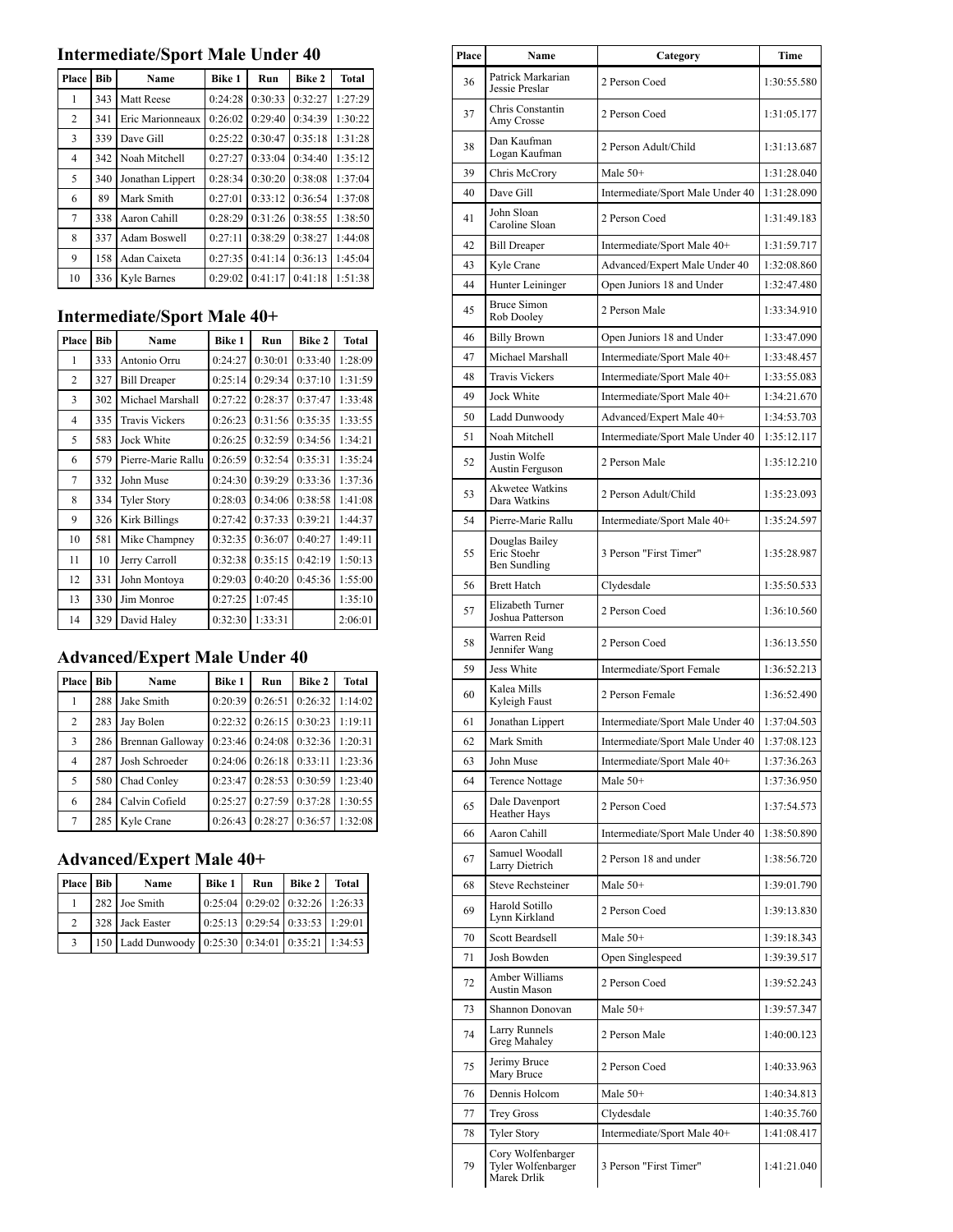**Male 50+**

| Place          | <b>Bib</b> | Name                     | <b>Bike 1</b> | Run     | <b>Bike 2</b> | <b>Total</b> |
|----------------|------------|--------------------------|---------------|---------|---------------|--------------|
| 1              | 193        | Chris McCrory            | 0:24:39       | 0:33:53 | 0:32:54       | 1:31:28      |
| $\overline{2}$ | 504        | <b>Terence Nottage</b>   | 0:28:55       | 0:29:30 | 0:39:10       | 1:37:36      |
| 3              | 505        | <b>Steve Rechsteiner</b> | 0:27:23       | 0:33:40 | 0:37:57       | 1:39:01      |
| 4              | 344        | <b>Scott Beardsell</b>   | 0:27:26       | 0:34:18 | 0:37:33       | 1:39:18      |
| 5              | 348        | Shannon Donovan          | 0:27:07       | 0:34:22 | 0:38:27       | 1:39:57      |
| 6              | 350        | Dennis Holcom            | 0:25:52       | 0:40:51 | 0:33:51       | 1:40:34      |
| 7              | 502        | Jeff Leininger           | 0:26:52       | 0:39:52 | 0:35:51       | 1:42:36      |
| 8              | 349        | Mike Ellis               | 0:29:08       | 0:32:01 | 0:42:50       | 1:44:00      |
| 9              | 345        | Cal Burr                 | 0:32:41       | 0:36:32 | 0:44:26       | 1:53:39      |
| 10             | 501        | <b>Steve Hunt</b>        | 0:32:38       | 0:38:00 | 0:44:36       | 1:55:14      |
| 11             | 507        | Bill Wallace Jr          | 0:32:33       | 0:38:59 | 0:45:15       | 1:56:48      |
| 12             | 346        | Dennis Carman            | 0:32:47       | 0:42:43 | 0:43:35       | 1:59:05      |
| 13             | 508        | <b>Garth Walters</b>     | 0:32:35       | 0:48:04 | 0:46:05       | 2:06:45      |
| 14             | 506        | Luciano Tiberia          | 0:34:47       | 0:44:45 | 0:51:35       | 2:11:08      |
| 15             | 347        | Robb Dillon              | 0:34:59       | 0:48:51 | 0:52:04       | 2:15:55      |
| 16             | 503        | Ed McKiernan             | 0:36:02       |         |               | 0:36:02      |
| 17             | 509        | Tony Wright              | 0:56:51       |         |               | 0:56:51      |

# **Clydesdale (200 lbs+)**

| Place | Bib | Name                 | <b>Bike 1</b> | Run     | <b>Bike 2</b> | <b>Total</b> |
|-------|-----|----------------------|---------------|---------|---------------|--------------|
| 1     | 317 | <b>Brett Hatch</b>   | 0:27:23       | 0:31:48 | 0:36:38       | 1:35:50      |
| 2     | 316 | <b>Trey Gross</b>    | 0:27:09       | 0:37:08 | 0:36:16       | 1:40:35      |
| 3     | 585 | Jerome Feuiltault    | 0:27:39       | 0:40:19 | 0:39:06       | 1:47:05      |
| 4     | 318 | Jermaine Johnson     | 0:32:58       | 0:42:17 | 0:52:59       | 2:08:15      |
| 5     | 320 | <b>Andrew Rogers</b> | 0:36:28       | 0:47:19 | 0:53:52       | 2:17:39      |
| 6     | 321 | Evan Tatum           | 0:34:42       | 0:51:39 | 0:52:12       | 2:18:33      |
| 7     | 319 | Ryan Mierzejewski    | 0:33:30       | 0:59:08 | 0:52:09       | 2:24:48      |

## **Open Singlespeed**

| Place Bib     | Name                                              | <b>Bike 1</b> | Run | <b>Bike 2</b> | <b>Total</b> |
|---------------|---------------------------------------------------|---------------|-----|---------------|--------------|
|               | 578 David Marbut 0:24:53 0:32:26 0:33:05 1:30:25  |               |     |               |              |
| $\mathcal{D}$ | 584 Josh Bowden 0:26:48 0:36:13 0:36:37 1:39:39   |               |     |               |              |
| $\mathbf{a}$  | 510 Michael Biehl 0:28:03 0:37:52 0:40:59 1:46:55 |               |     |               |              |

#### **2 Person 18 and under**

| Place          | Bib | Name                             | <b>Bike 1</b> | Run                           | Bike 2                        | <b>Total</b> |
|----------------|-----|----------------------------------|---------------|-------------------------------|-------------------------------|--------------|
| $\mathbf{1}$   | 47  | Nathan Horton<br>Jared Gollob    |               | $0:21:12$ $0:23:53$ $0:27:28$ |                               | 1:12:34      |
| $\overline{2}$ | 516 | Callan Hasling<br>Gabriel Ceniza |               |                               | $0:22:56$ $0:22:20$ $0:30:13$ | 1:15:30      |
| 3              | 519 | Joe Bethay<br>Griffin Dillworth  |               |                               | $0:25:13$ $0:26:06$ $0:32:16$ | 1:23:36      |
| $\overline{4}$ | 518 | Samuel Woodall<br>Larry Dietrich |               | $0:27:33$ $0:35:53$ $0:35:29$ |                               | 1:38:56      |

### **2 Person Adult/Child**

| Place          | <b>Bib</b> | Name                                          | <b>Bike 1</b> | Run     | <b>Bike 2</b> | <b>Total</b> |
|----------------|------------|-----------------------------------------------|---------------|---------|---------------|--------------|
| 1              | 524        | Dan Kaufman<br>Logan Kaufman                  | 0:25:27       | 0:33:48 | 0:31:57       | 1:31:13      |
| 2              | 521        | <b>Akwetee Watkins</b><br>Dara Watkins        | 0:27:10       | 0:31:54 | 0:36:18       | 1:35:23      |
| 3              | 520        | <b>Stan Perkins</b><br><b>Jackson Perkins</b> | 0:27:49       | 0:39:19 | 0:36:43       | 1:43:53      |
| $\overline{4}$ | 523        | Christian Kelley<br>Kim Hester                | 0:31:10       | 0:41:31 | 0:40:08       | 1:52:49      |
| 5              | 522        | Amy Mierzejewski<br>Carson Mierzejewski       | 0:29:12       | 0:44:09 | 0:39:30       | 1:52:52      |

| Place | Name                                                   | Category                         | Time        |
|-------|--------------------------------------------------------|----------------------------------|-------------|
| 80    | Meredith Vance<br><b>Bryson Vance</b><br>Jackson Vance | 3 Person "First Timer"           | 1:42:20.510 |
| 81    | Chrischel Ramsey                                       | Intermediate/Sport Female        | 1:42:30.497 |
| 82    | Jeff Leininger                                         | Male $50+$                       | 1:42:36.627 |
| 83    | <b>Brannon Marcelline</b><br>Bryan Hawkins             | 2 Person Male                    | 1:43:00.180 |
| 84    | <b>Stan Perkins</b><br>Jackson Perkins                 | 2 Person Adult/Child             | 1:43:53.150 |
| 85    | Mike Ellis                                             | Male $50+$                       | 1:44:00.923 |
| 86    | Matt Hanson                                            | Beginner Male Under 40           | 1:44:03.377 |
| 87    | <b>Adam Boswell</b>                                    | Intermediate/Sport Male Under 40 | 1:44:08.617 |
| 88    | Kirk Billings                                          | Intermediate/Sport Male 40+      | 1:44:37.820 |
| 89    | Nicole Mejia<br>Ivan Mejia                             | 2 Person Coed                    | 1:44:38.967 |
| 90    | Jannie Nielsen                                         | Intermediate/Sport Female        | 1:44:50.617 |
| 91    | Adan Caixeta                                           | Intermediate/Sport Male Under 40 | 1:45:04.070 |
| 92    | Jerry Buker                                            | Beginner Male Under 40           | 1:45:22.367 |
| 93    | Pete Weimann                                           | Beginner Male 40+                | 1:45:59.840 |
| 94    | Nicky Burke<br>Dale Burke                              | 2 Person Coed                    | 1:46:38.300 |
| 95    | Michael Biehl                                          | Open Singlespeed                 | 1:46:55.033 |
| 96    | Jerome Feuiltault                                      | Clydesdale                       | 1:47:05.273 |
| 97    | Ryan Marshall                                          | Open Juniors 18 and Under        | 1:47:10.817 |
| 98    | Grayson Clark                                          | Open Juniors 18 and Under        | 1:47:26.160 |
| 99    | Sharron Smith                                          | <b>Beginner Female</b>           | 1:47:30.403 |
| 100   | Adam Dierdorff<br>Jacob Dierdorff                      | 2 Person Male                    | 1:47:59.437 |
| 101   | Aimee Leonard<br>Shannon Leonard                       | 2 Person Coed                    | 1:48:46.433 |
| 102   | Jeffrey Stewart<br>Genevieve Stewart                   | 2 Person Coed                    | 1:49:09.687 |
| 103   | Mike Champney                                          | Intermediate/Sport Male 40+      | 1:49:11.227 |
| 104   | LindaJane Dobosh                                       | Intermediate/Sport Female        | 1:50:00.113 |
| 105   | Jerry Carroll                                          | Intermediate/Sport Male 40+      | 1:50:13.710 |
| 106   | David Bromberg                                         | Beginner Male 40+                | 1:50:35.790 |
| 107   | Mark Oaks<br><b>Heather Oaks</b><br>Luke Oaks          | 3 Person "First Timer"           | 1:50:59.200 |
| 108   | Kyle Barnes                                            | Intermediate/Sport Male Under 40 | 1:51:38.447 |
| 109   | Melanie Hof<br>Teresa Ellis                            | 2 Person Female                  | 1:51:48.947 |
| 110   | Christian Kelley<br>Kim Hester                         | 2 Person Adult/Child             | 1:52:49.710 |
| 111   | Amy Mierzejewski<br>Carson Mierzejewski                | 2 Person Adult/Child             | 1:52:52.750 |
| 112   | Michael Prior<br><b>Austin Godwin</b>                  | 2 Person Coed                    | 1:52:53.010 |
| 113   | Michael von Kutzleben                                  | Beginner Male Under 40           | 1:53:14.153 |
| 114   | Robert Blum<br>Carlos Gomezllata                       | 2 Person Male                    | 1:53:39.367 |
| 115   | Cal Burr                                               | Male $50+$                       | 1:53:39.957 |
| 116   | John Montoya                                           | Intermediate/Sport Male 40+      | 1:55:00.980 |
| 117   | <b>Steve Hunt</b>                                      | Male 50+                         | 1:55:14.797 |
| 118   | Christine Curtin                                       | <b>Beginner Female</b>           | 1:55:27.057 |
| 119   | Doug Kieler                                            | Beginner Male Under 40           | 1:55:34.217 |
| 120   | Carolina Devia<br>Linda Marquez                        | 2 Person Female                  | 1:56:14.290 |
| 121   | Bill Wallace Jr                                        | Male $50+$                       | 1:56:48.237 |
| 122   | Alex Perez                                             | Beginner Male Under 40           | 1:56:51.023 |
| 123   | Dennis Carman                                          | Male $50+$                       | 1:59:05.743 |
| 124   | Stan Tan<br>Marena Santiago                            | 2 Person Coed                    | 1:59:07.733 |

 $\mathbf{r}$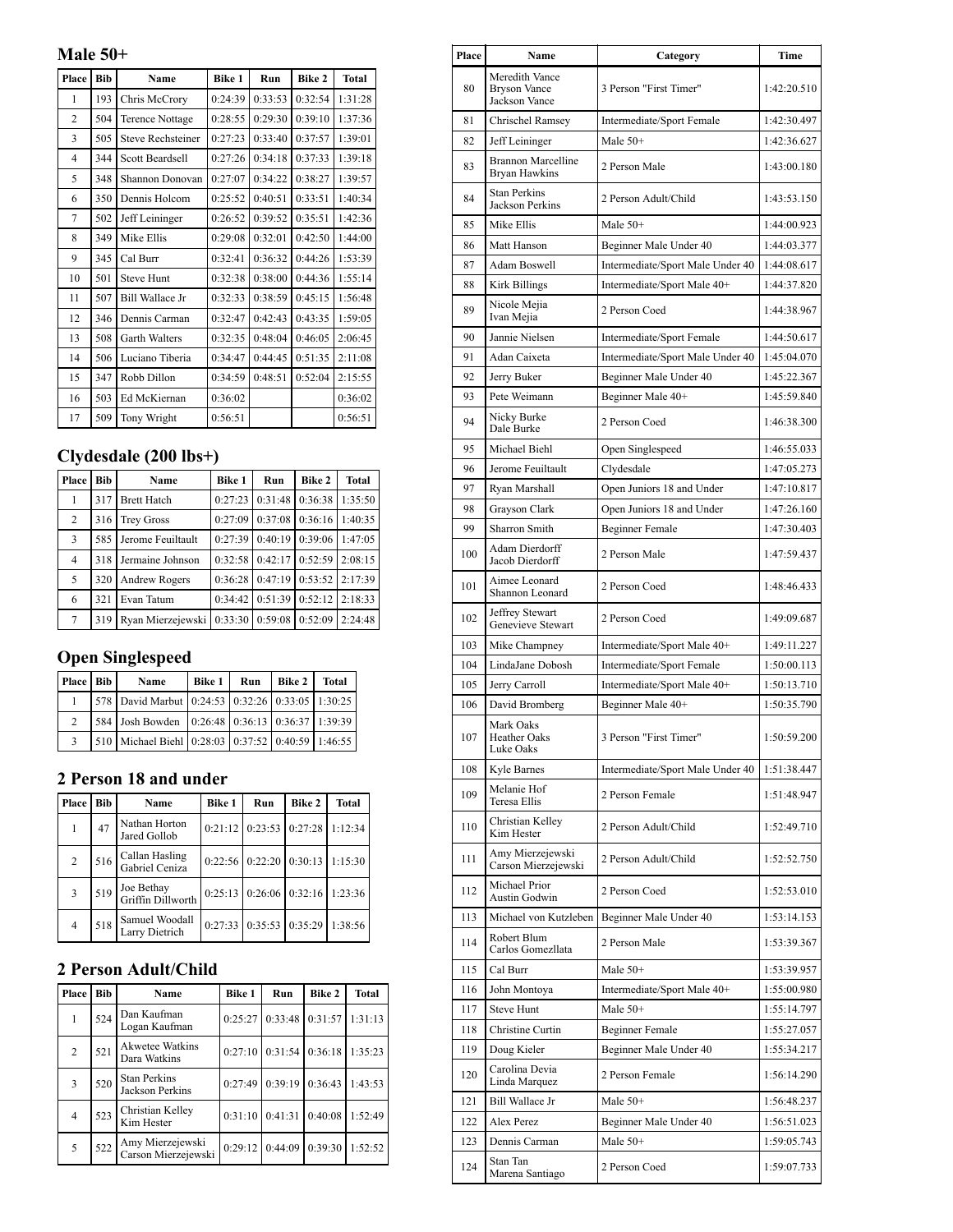### **2 Person Female**

| Place          | <b>Bib</b> | Name                             | <b>Bike 1</b> | Run               | Bike 2  | <b>Total</b> |
|----------------|------------|----------------------------------|---------------|-------------------|---------|--------------|
| 1              | 553        | Nichole Mrasek<br>Nicole Brasser | 0:25:15       | 0:25:35           | 0:34:10 | 1:25:01      |
| $\overline{2}$ | 217        | Kalea Mills<br>Kyleigh Faust     |               | $0:29:25$ 0:30:39 | 0:36:47 | 1:36:52      |
| 3              | 556        | Melanie Hof<br>Teresa Ellis      | 0:32:38       | 0:37:38           | 0:41:31 | 1:51:48      |
| 4              | 555        | Carolina Devia<br>Linda Marquez  | 0:33:31       | 0:36:43           | 0:45:59 | 1:56:14      |
| 5              | 554        | Karen Honeycutt<br>Susana Allen  | 0:30:36       | 0:48:45           | 0:40:38 | 2:00:01      |

#### **2 Person Male**

| Place          | Bib | Name                                              | <b>Bike 1</b> | Run     | <b>Bike 2</b> | <b>Total</b> |
|----------------|-----|---------------------------------------------------|---------------|---------|---------------|--------------|
| 1              | 566 | Matthew Scott<br>Zach Greene                      | 0:23:26       | 0:21:58 | 0:28:19       | 1:13:44      |
| $\overline{2}$ | 561 | <b>Chuck Caruthers</b><br>Sean Murphy             | 0:23:29       | 0:26:02 | 0:30:24       | 1:19:57      |
| 3              | 560 | Craig Langley<br>Shaune Huysamen                  | 0:24:26       | 0:25:49 | 0:34:05       | 1:24:21      |
| 4              | 567 | Mark Graham<br>Kevin Scrivano                     | 0:26:25       | 0:25:14 | 0:34:32       | 1:26:12      |
| 5              | 562 | Spencer Waguespack<br>Grayson Beckman             | 0:26:03       | 0:25:03 | 0:36:47       | 1:27:53      |
| 6              | 557 | Mark Harrington<br>Dwayne MacInnis                | 0:26:29       | 0:25:46 | 0:36:04       | 1:28:21      |
| 7              | 558 | Kippston Chrismer<br>Patrick Burt                 | 0:25:50       | 0:28:22 | 0:34:14       | 1:28:27      |
| 8              | 570 | <b>Brian Furlong</b><br>Ben Lueckhof              | 0:25:00       | 0:31:06 | 0:32:26       | 1:28:32      |
| 9              | 536 | Josh Keenum<br>Josh Mitchell                      | 0:26:58       | 0:28:22 | 0:35:05       | 1:30:26      |
| 10             | 571 | Clay Goswick<br>Cooper Goswick                    | 0:23:43       | 0:34:44 | 0:32:12       | 1:30:40      |
| 11             | 565 | <b>Bruce Simon</b><br>Rob Dooley                  | 0:26:46       | 0:29:33 | 0:37:15       | 1:33:34      |
| 12             | 568 | Justin Wolfe<br>Austin Ferguson                   | 0:25:35       | 0:36:43 | 0:32:52       | 1:35:12      |
| 13             | 569 | Larry Runnels<br><b>Greg Mahaley</b>              | 0:26:53       | 0:35:47 | 0:37:18       | 1:40:00      |
| 14             | 564 | <b>Brannon Marcelline</b><br><b>Bryan Hawkins</b> | 0:29:26       | 0:33:18 | 0:40:15       | 1:43:00      |
| 15             | 559 | Adam Dierdorff<br>Jacob Dierdorff                 | 0:33:13       | 0:32:05 | 0:42:40       | 1:47:59      |
| 16             | 563 | Robert Blum<br>Carlos Gomezllata                  | 0:31:08       | 0:40:31 | 0:41:59       | 1:53:39      |

| Place | Name                                 | Category                    | Time        |
|-------|--------------------------------------|-----------------------------|-------------|
| 125   | Karen Honeycutt<br>Susana Allen      | 2 Person Female             | 2:00:01.297 |
| 126   | Brian Ivy<br>Susie Ivy<br>Adam Smith | 3 Person "First Timer"      | 2:02:22.580 |
| 127   | Ryan Lowhorn                         | Open Juniors 18 and Under   | 2:02:24.770 |
| 128   | Harold Waldrop                       | Beginner Male 40+           | 2:06:16.990 |
| 129   | Garth Walters                        | Male $50+$                  | 2:06:45.480 |
| 130   | Adam Hartley<br>Amy Hartley          | 2 Person Coed               | 2:07:45.410 |
| 131   | Jermaine Johnson                     | Clydesdale                  | 2:08:15.107 |
| 132   | Liz Slaughter                        | Intermediate/Sport Female   | 2:09:07.077 |
| 133   | Leisha Cochran<br>Ash Cochran        | 2 Person Coed               | 2:09:50.827 |
| 134   | Dennis Harville Jr                   | Beginner Male Under 40      | 2:10:07.730 |
| 135   | Luciano Tiberia                      | Male 50+                    | 2:11:08.253 |
| 136   | Robb Dillon                          | Male $50+$                  | 2:15:55.703 |
| 137   | <b>Andrew Rogers</b>                 | Clydesdale                  | 2:17:39.863 |
| 138   | Evan Tatum                           | Clydesdale                  | 2:18:33.853 |
| 139   | Anirene Pichardo                     | Intermediate/Sport Female   | 2:18:40.690 |
| 140   | Lee Crase                            | Beginner Male 40+           | 2:19:35.003 |
| 141   | Amy Sapp                             | Beginner Female             | 2:20:52.297 |
| 142   | Jennifer Longnecker                  | <b>Beginner Female</b>      | 2:21:04.727 |
| 143   | Lori Mills                           | <b>Beginner Female</b>      | 2:22:04.400 |
| 144   | Ryan Mierzejewski                    | Clydesdale                  | 2:24:48.967 |
| 145   | Christopher Williams                 | Beginner Male 40+           | 2:42:46.537 |
| 146   | Pamela Williams                      | <b>Beginner Female</b>      | 3:14:09.120 |
| 147   | Jim Monroe                           | Intermediate/Sport Male 40+ | 1:35:10.460 |
| 148   | David Haley                          | Intermediate/Sport Male 40+ | 2:06:01.987 |
| 149   | Molly Bagby                          | <b>Beginner Female</b>      | 0:35:18.957 |
| 150   | Ed McKiernan                         | Male $50+$                  | 0:36:02.053 |
| 151   | Mason Henson                         | Beginner Male Under 40      | 0:39:59.403 |
| 152   | Tony Wright                          | Male 50+                    | 0:56:51.253 |